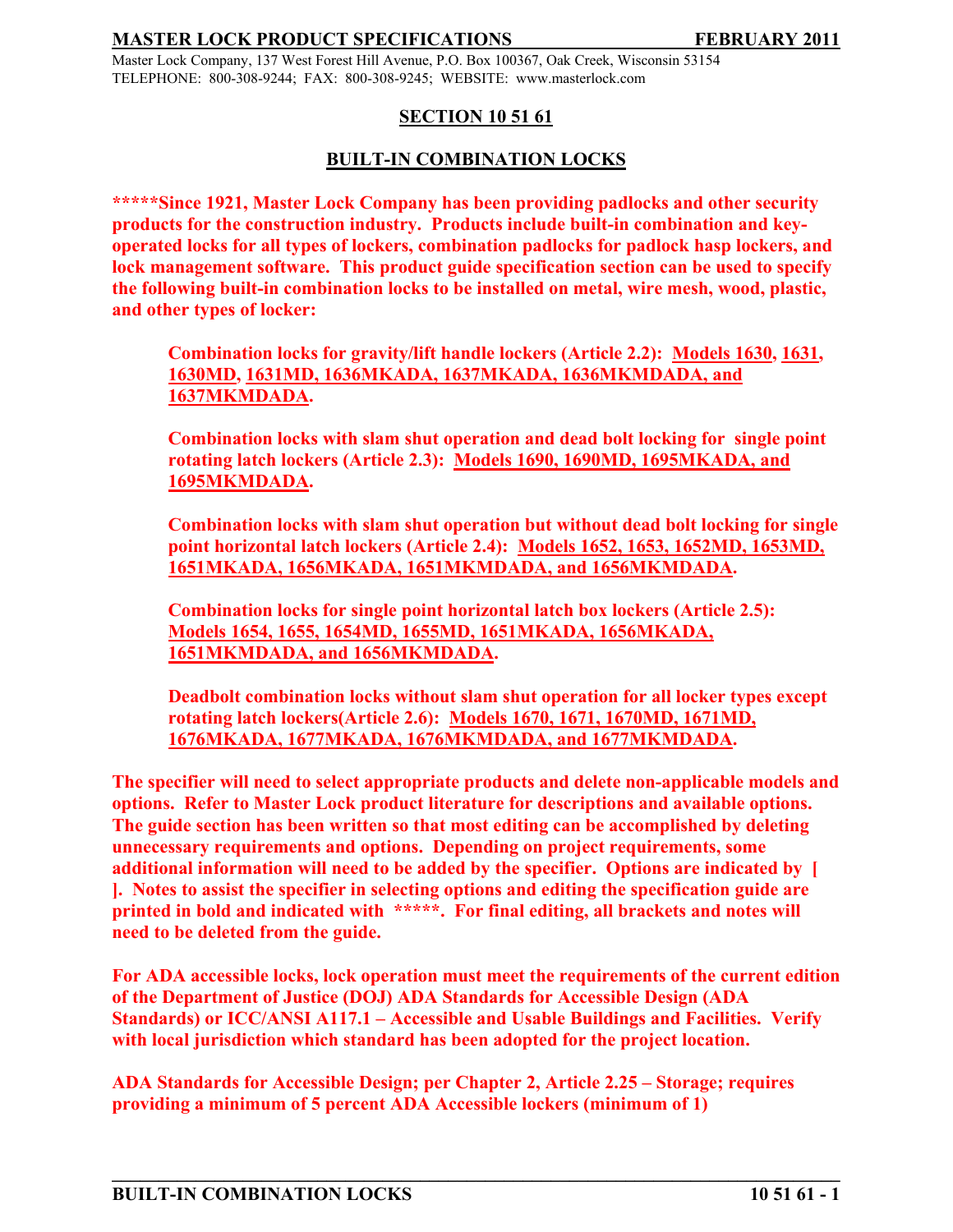Master Lock Company, 137 West Forest Hill Avenue, P.O. Box 100367, Oak Creek, Wisconsin 53154 TELEPHONE: 800-308-9244; FAX: 800-308-9245; WEBSITE: www.masterlock.com

**Master Lock recommends only ordering ADA compliant lock models to meet the minimum 5 percent ADA requirement, with the remainder of the locks being ordered as the standard models. For example, for a facility using lift handle lockers, a minimum of 5 percent of the locks should be model 1636MKADA and the remaining locks (typically 95%) should be specified as model 1630 locks. ADA locks are slightly more expensive, this recommendation will provide the least cost option to meet the ADA Standards cited above. \*\*\*\*\*\*\*\*\*\*\*\*\*\*\*\*\*\*\*\*\*\*\*\*\*\*\*\*\*\*\*\*\*\*\*\*\*\*\*\*\*\*\*\*\*\*\*\*\*\*\*\*\*\*\*\*\*\*\*\*\*\*\*\*\*\*\*\*\*\*\*\*\*\*\*\*\*\***

# **PART 1 - GENERAL**

# **1.1 SUMMARY**

**\*\*\*\*\*Built-in, combination locks can be factory installed by the locker manufacturer or field installed on either existing or new lockers. Field installed locks can be part of a complete construction project, such as a new school building, or can be purchased directly by the owner and installed by the building maintenance staff. If the locks are to be factory installed, the locks can be specified separately using this guide specification or the lock requirements can be included as part of the locker specification. Edit the following paragraph to reflect project requirements. \*\*\*\*\***

- A. Section includes:
	- 1. Built-in, combination locks to be [factory installed on lockers.] [field installed on existing lockers.] [field installed on lockers specified in other sections.]

**\*\*\*\*\*For both large and small projects, a system to track and manage locks, user assignments, and lock combinations is essential. Master Lock's LockerManager® software is an excellent management tool. Include the following paragraph if LockerManager is specified in this section. \*\*\*\*\***

- 2. Automated Lock and Locker Database Management System for recording and managing lockers, locks, user assignments, and combinations.
- B. Related Sections:

### **\*\*\*\*\*List other specification sections dealing with work directly related to this section such as the following. \*\*\*\*\***

3. [Section 10 51 13 - Metal Lockers] [Section 10 51 16 - Wood Lockers] [Section 10 51 26 - Plastic Lockers] [Section 10 51 43 - Wire Mesh Storage Lockers] [insert section number and title]: Lockers to receive built-in combination locks.

# **1.2 DEFINITIONS**

A. ADA Compliant Locks: Locks designed to meet the ADA requirements cited in the current edition of the DOJ ADA Standards for Accessible Design or ICC/ANSI A117.1 – Accessible and usable Buildings and Facilities.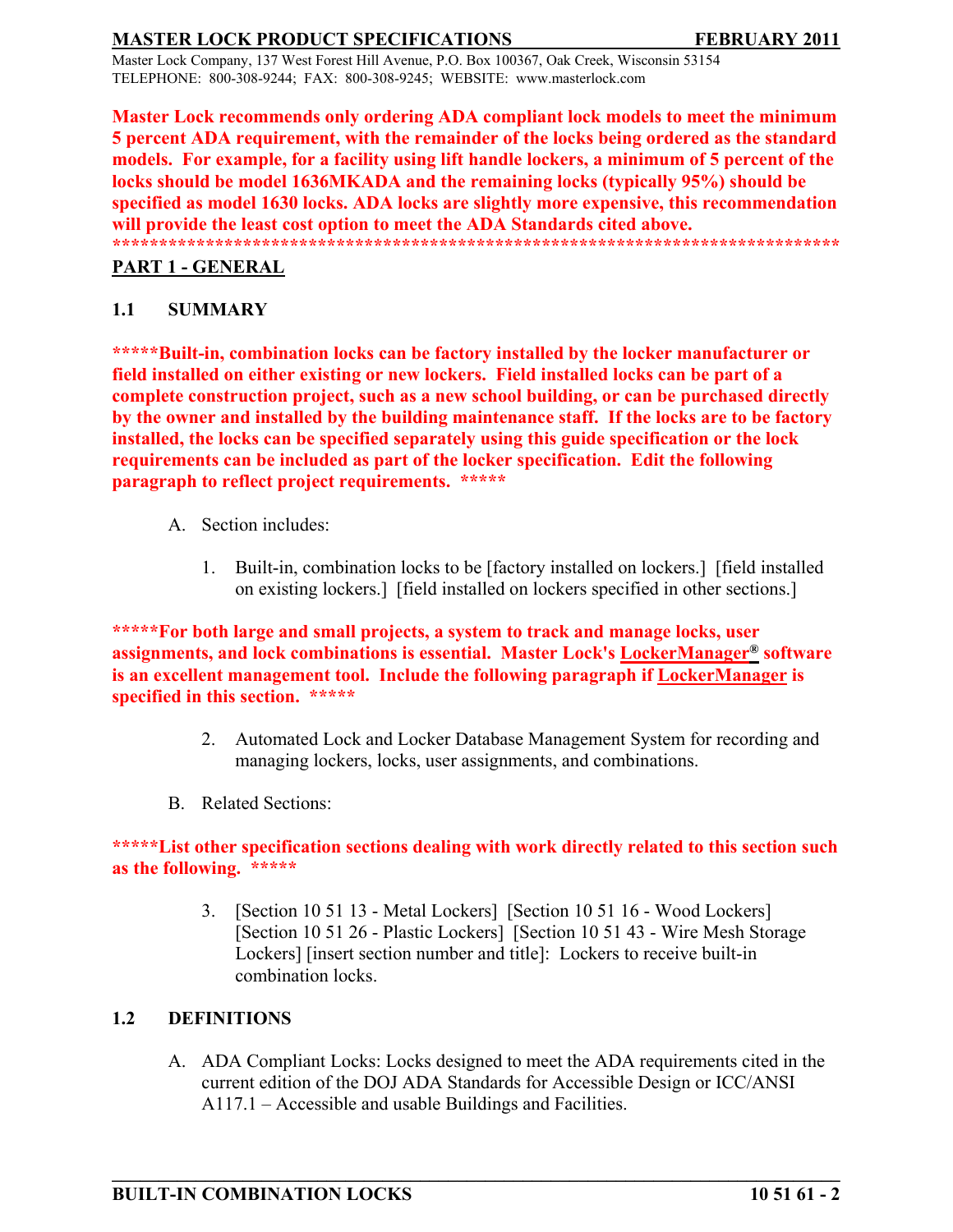Master Lock Company, 137 West Forest Hill Avenue, P.O. Box 100367, Oak Creek, Wisconsin 53154 TELEPHONE: 800-308-9244; FAX: 800-308-9245; WEBSITE: www.masterlock.com

- B. Control Key: Key provided by lock manufacturer for use with Standard Lock models that will open any lock in a designated Standard Lock system.
- C. Dead bolt lock: Type of lock that once locked, the latch or bolt cannot be retracted or moved until the lock is properly unlocked by either dialing the correct combination, or turning a key.
- D. Master Key: Key provided by lock manufacturer for use with Three-Ways-to-Open ADA Compliant Locks that will open any Three-Ways-to-Open ADA compliant lock in a designated lock system.
- E. Slam Shut Operation: Indicates that the locker door will automatically lock by simply shutting the locker door. No further action is required.
- F. Standard Locks: Locks designed for standard use and are not designed to meet ADA Standards.
- G. Student Key: Is a key provided with an ADA lock that allows the user to open one designated ADA lock.
- H. Supervisory Key Access: A key provided by lock manufacturer that provides access to any lock in a lock system. Standard locks and ADA compliant locks cannot use the same supervisory key. Standard locks are provided with a Control Key and ADA compliant locks are provided with a Master Key.
- I. Three-Ways–to-Open operation: Indicates that the combination lock can be opened by use of the correct combination, use of a master key, or use of a student key.

# **1.3 SUBMITTALS**

- C. Provide in accordance with Section [01 33 00 Submittal Procedures] [insert section number and title]:
	- 1. Product data for locks.
	- 2. Lock Installation instructions.

### **\*\*\*\*\*Include the following paragraph if LockerManager system is being specified. \*\*\*\*\***

- 3. Product data for lock management system describing functions, capacities, and requirements.
- D. Provide in accordance with Section 01 78 00 Closeout Submittals:
	- 1. Printed control chart and text file on disc of serial numbers and lock combinations.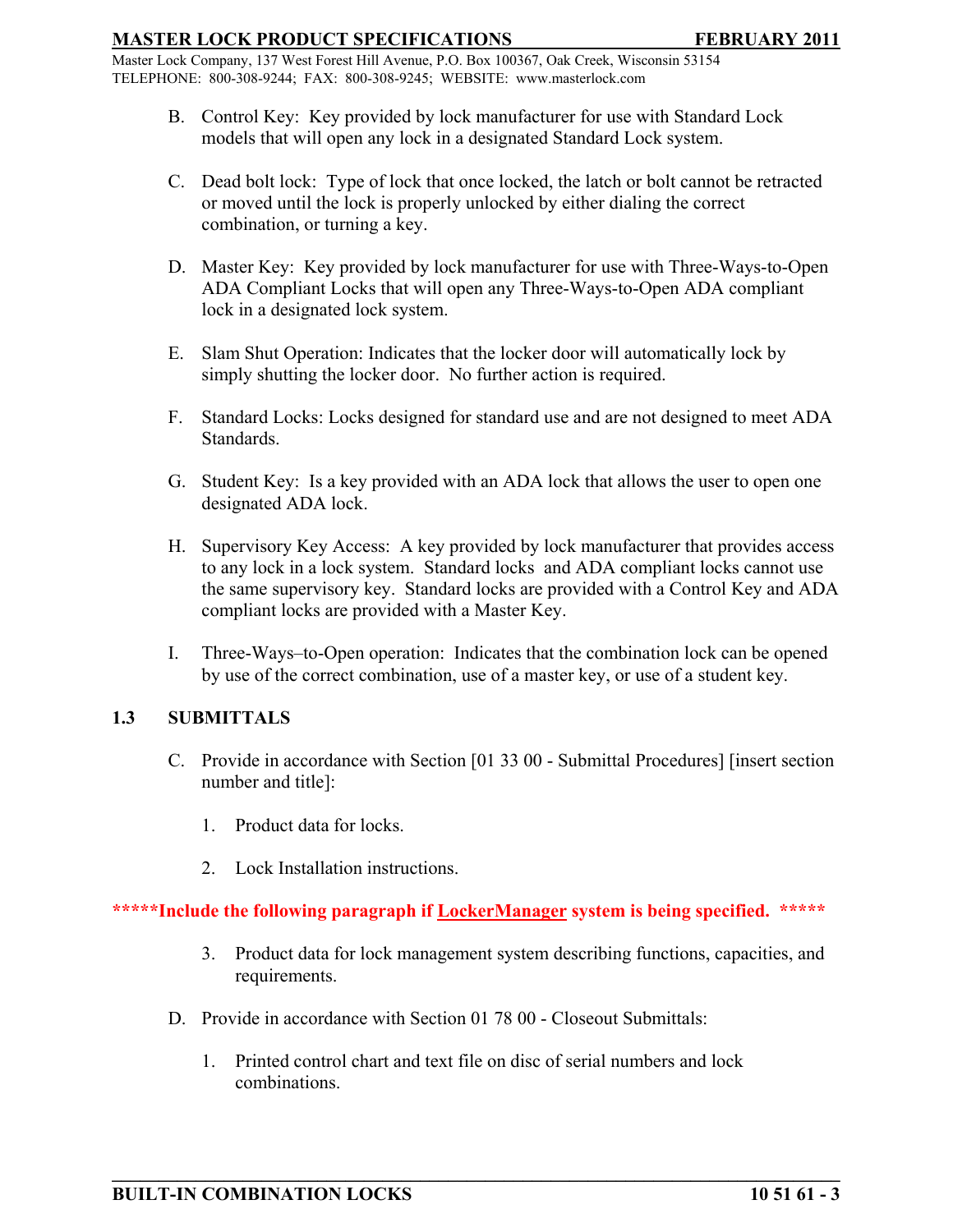Master Lock Company, 137 West Forest Hill Avenue, P.O. Box 100367, Oak Creek, Wisconsin 53154 TELEPHONE: 800-308-9244; FAX: 800-308-9245; WEBSITE: www.masterlock.com

**\*\*\*\*\* For supervisory key access, a designated lock system with both standard locks and ADA compliant locks will require a control key for opening any standard lock and a master key for opening any ADA compliant lock. ADA complaint locks and standard locks cannot use the same supervisory key.\*\*\*\*\***

**\*\*\*\*\*For standard lock systems, Master Lock recommends a minimum of 2 control keys be provided per facility. Each control key opens any standard lock in a designated lock system. \*\*\*\*\***

2.  $[2]$  [  $\qquad$  ] each control keys.

**\*\*\*\*\*For ADA compliant locks, Master Lock recommends a minimum of 2 master keys be provided per facility. Each master key opens any ADA compliant lock in a designated lock system. In addition a minimum of 2 student keys should be provided for each ADA compliant lock in a designated lock system.\*\*\*\*\***

- 3. [2] [ ] each master keys.
- 4. [2] [  $\blacksquare$  ] each Student keys with removable ADA compliant keyheads for each ADA compliant lock.

**\*\*\*\*\*Include the following paragraph if LockerManager system is being specified. \*\*\*\*\***

5. Electronic copy of manual for lock management system.

# **PART 2 - PRODUCTS**

# **2.1 ACCEPTABLE MANUFACTURERS**

- A. Master Lock Company, 137 West Forest Hill Avenue, P.O. Box 100367, Oak Creek, Wisconsin 53154; 800-308-9244; www.masterlock.com.
- B. Requests to use equivalent products of other manufacturers shall be submitted in accordance with Section 01 25 13 - Product Substitution Procedures.

**\*\*\*\*\*Master Lock built-in, combination locks can be factory or field installed on lockers manufactured by numerous manufacturers. Refer to Master Lock product literature for charts listing appropriate locks for various manufacturer's lockers. Select required lock from the following articles and delete articles for nonapplicable models. If locks are being specified as part of the locker specification, these articles can be inserted into the locker specification section. \*\*\*\*\***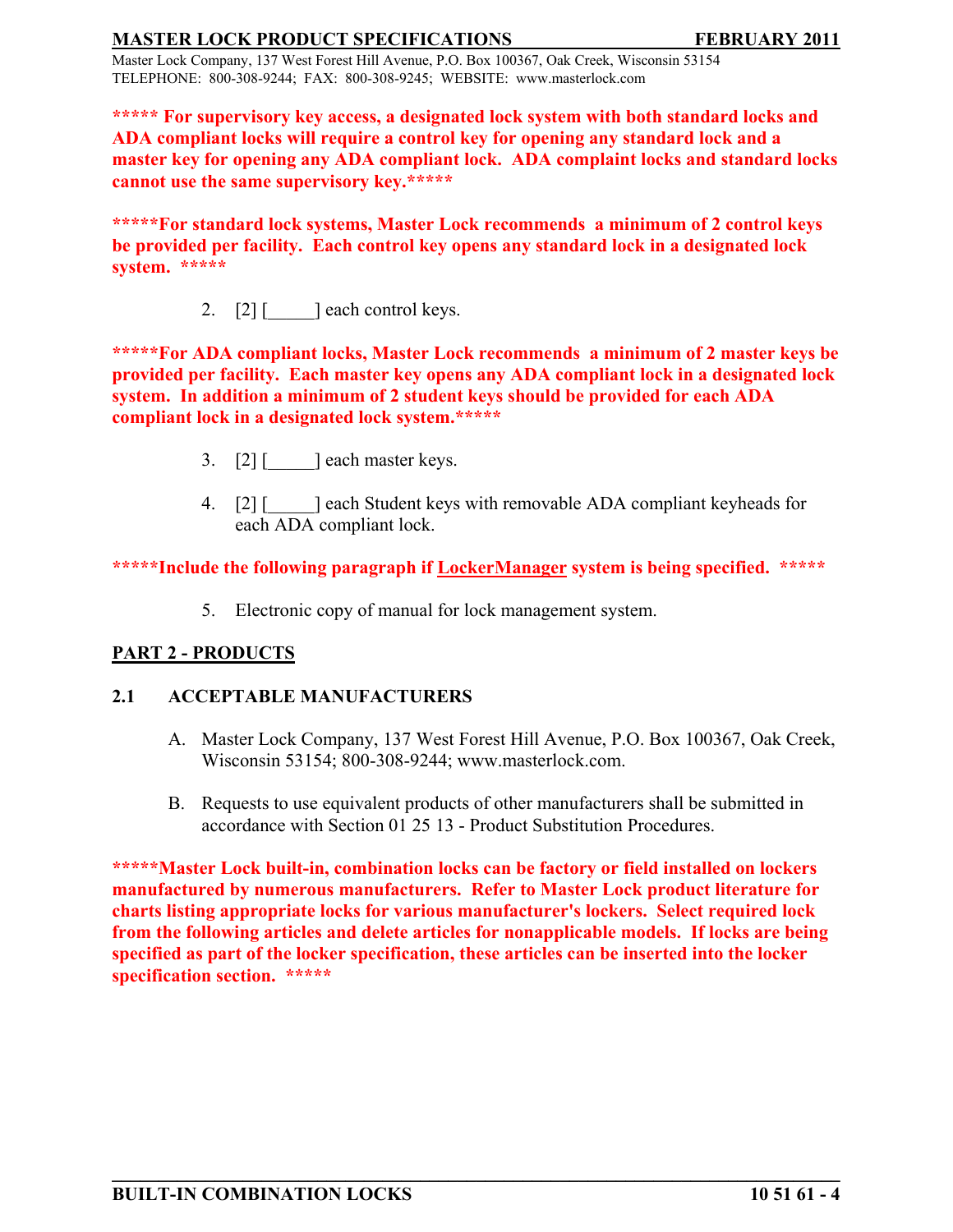Master Lock Company, 137 West Forest Hill Avenue, P.O. Box 100367, Oak Creek, Wisconsin 53154 TELEPHONE: 800-308-9244; FAX: 800-308-9245; WEBSITE: www.masterlock.com

# **2.2 COMBINATION LOCKS FOR LIFT HANDLE LOCKERS**

**\*\*\*\*\*These eight models of built-in combination locks are provided for lift handle lockers.**

**Standard Locks:**

**Model 1630: Right-handed with plastic dial. Model 1631: Left-handed with plastic dial. Model 1630MD: Right-handed with metal dial (MD). Model 1631MD: Left-handed with metal dial (MD).**

### **ADA Compliant Locks:**

**ADA compliant locks offer Three-Ways-To-Open Operation**

**These locks meet the Department of Justice (DOJ) ADA Standards for Accessible Design (ADA Standards) and ICC/ANSI A117.1: Operation of the lock shall not require tight grasping, pinching, or twisting of the wrist. The force required to operate component shall be 5 pounds maximum.** 

**ADA Standards for Accessible Design; per Chapter 2, Article 2.25 – Storage; requires providing a minimum of 5 percent ADA Accessible lockers (minimum of 1)**

**Master Lock recommends only ordering ADA compliant locks to meet the 5 percent minimum ADA Standard, with the remainder of the locks ordered as standard locks.**

**Model 1636MKADA: Right-handed with plastic dial. Model 1637MKADA: Left-handed with plastic dial. Model 1636MKMDADA: Right-handed with metal dial (MD). Model 1637MKMDADA: Left-handed with metal dial (MD).**

#### **Edit the following to reflect required model. \*\*\*\*\***

- A. General:
	- 1. Description: Built-in, combination lock with steel body for mounting in gravity lift handle lockers.
	- 2. Operation: Vertical travel locking bolt engages lift handle locker mechanism. This type of mechanism offers Slam Shut Operation.
	- 3. Mounting: Concealed in [right] [and] [left] handed door(s).
- B. Standard lock:
	- 1. Lock Description: 3 digit combination and 5 preset combination changes with 5 pin tumbler lock cylinder for access using control key.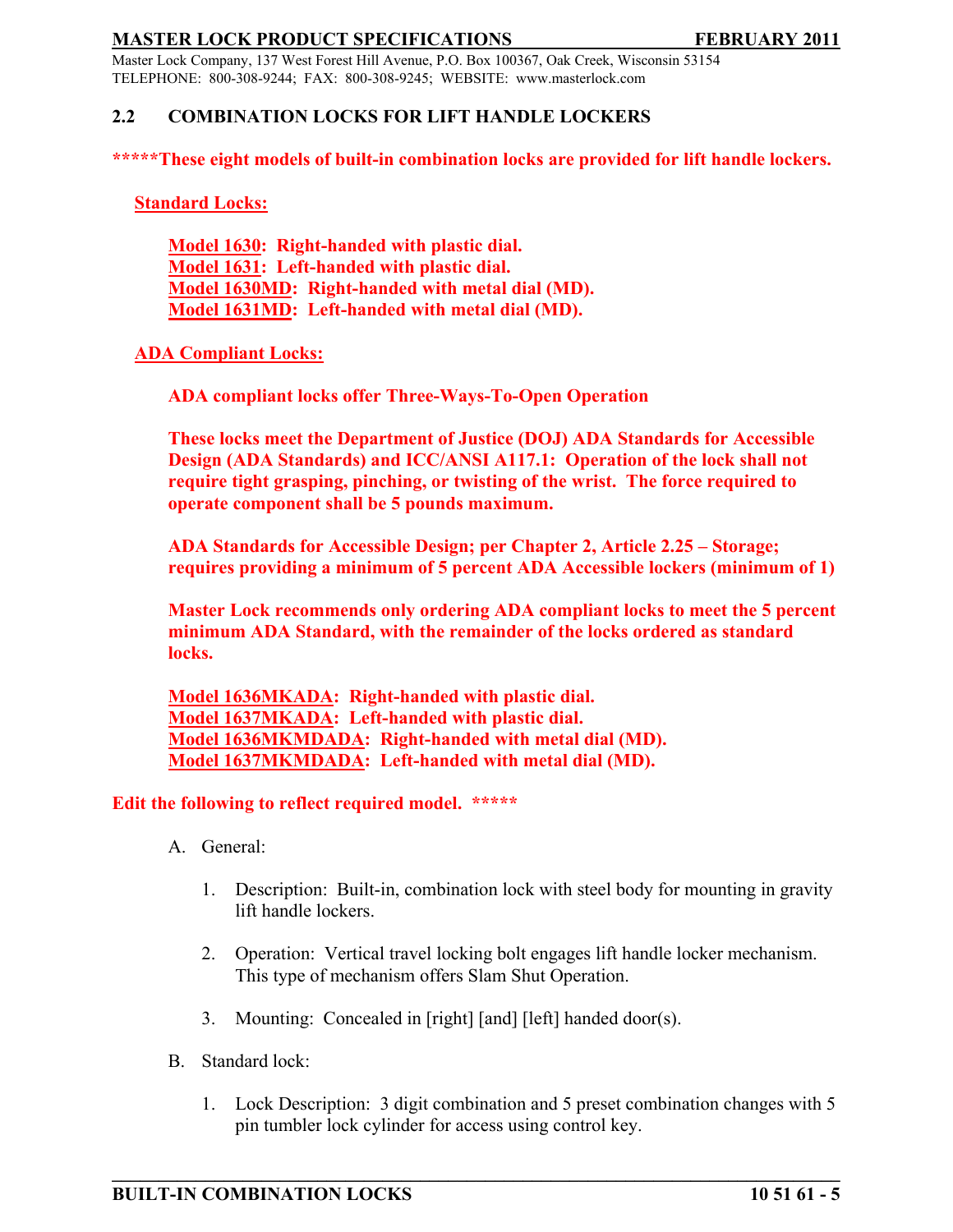Master Lock Company, 137 West Forest Hill Avenue, P.O. Box 100367, Oak Creek, Wisconsin 53154 TELEPHONE: 800-308-9244; FAX: 800-308-9245; WEBSITE: www.masterlock.com

- 2. Model: [1630] [1631] [1630MD] [1631MD]
- C. ADA compliant lock:
	- 1. Lock Description: Provide 3 digit combination and 5 preset combination changes with 5 pin tumbler lock cylinder which is master keyed to a master key and student key.
	- 2. Model: [1636MKADA] [1637MKADA] [1636MKMDADA] [1637MKMDADA]
- D. Dial:
	- [1. Durable plastic dial.
		- a. Color: Black]
	- [2. Metal dial.
		- a. Color: [Black] [Red] [Blue] [Green] [Purple]]
	- [3. Provide dial with brass escutcheon plate.]

**\*\*\*\*\* Locker doors which are 11/16 to 3/4 inch thick require an extension set. Include the following paragraph if extension is required. \*\*\*\*\***

E. Extension set: Provide for locker doors 11/16 to 3/4 inch thick.

# **2.3 COMBINATION LOCKS WITH SLAM SHUT OPERATION AND DEAD BOLT LOCKING FOR SINGLE POINT ROTATING LATCH LOCKERS**

**\*\*\*\*\*This type of lock utilizes Slam Shut Operation combined with a rotating latch that wraps around the latch plate making the lock more difficult to force open. Deadbolt locking provides a high level of security since the latch cannot be moved once the lock is locked.**

**These four models of built-in combination locks with wrap around dead bolt latch and Slam Shut Operation are provided for single point rotating latch lockers** 

**\_\_\_\_\_\_\_\_\_\_\_\_\_\_\_\_\_\_\_\_\_\_\_\_\_\_\_\_\_\_\_\_\_\_\_\_\_\_\_\_\_\_\_\_\_\_\_\_\_\_\_\_\_\_\_\_\_\_\_\_\_\_\_\_\_\_\_\_\_\_\_\_\_\_\_\_\_\_**

**Standard Locks:**

**Model 1690: Right-handed with plastic dial. Model 1690MD: Right-handed with metal dial (MD).**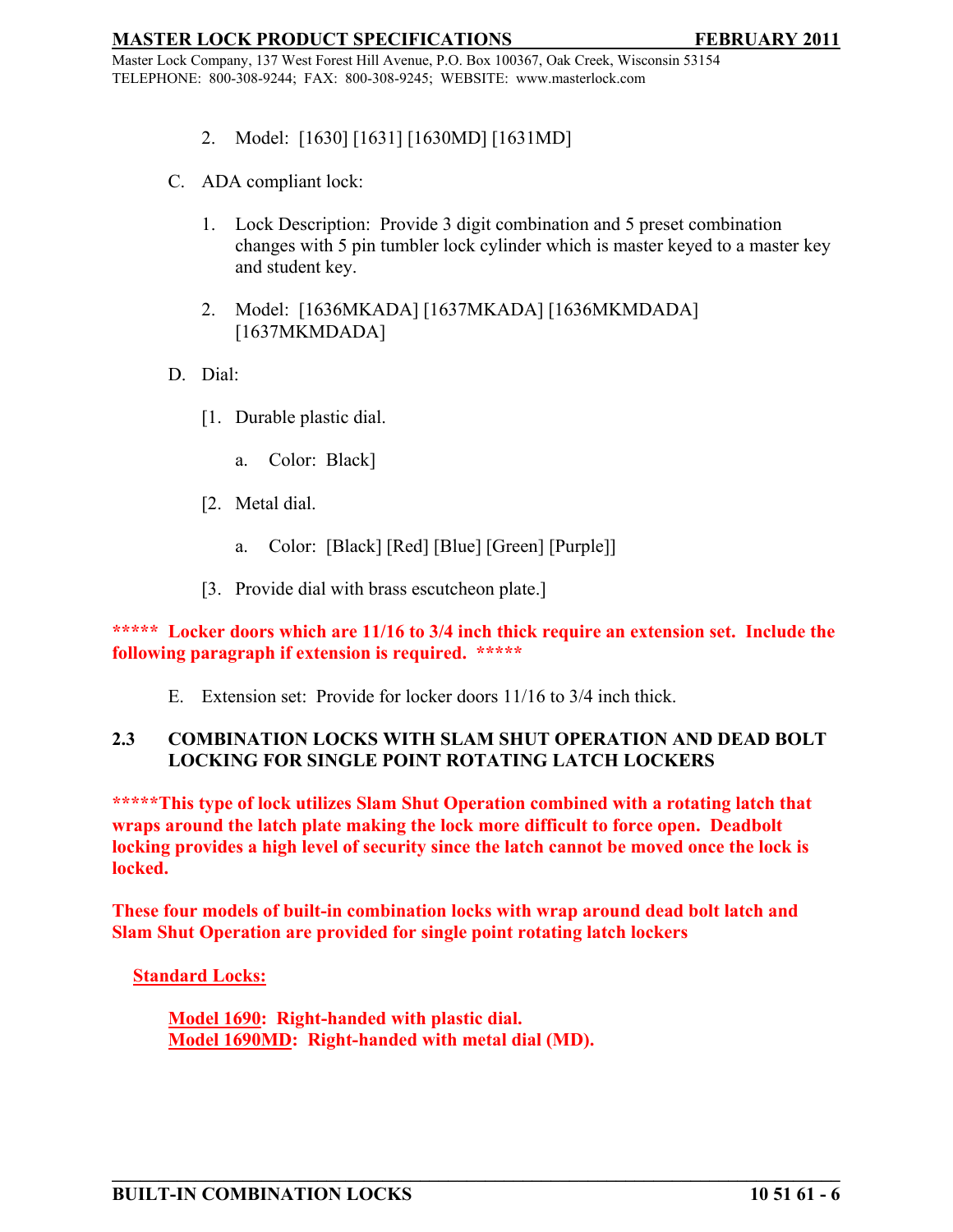Master Lock Company, 137 West Forest Hill Avenue, P.O. Box 100367, Oak Creek, Wisconsin 53154 TELEPHONE: 800-308-9244; FAX: 800-308-9245; WEBSITE: www.masterlock.com

### **ADA Compliant Locks:**

**ADA compliant locks offer Three-Way-To-Open Operation**

**These locks meet the Department of Justice (DOJ) ADA Standards for Accessible Design (ADA Standards) and ICC/ANSI A117.1: Operation of the lock shall not require tight grasping, pinching, or twisting of the wrist. The force required to operate component shall be 5 pounds maximum.** 

**ADA Standards for Accessible Design; per Chapter 2, Article 2.25 – Storage; requirers providing a minimum of 5 percent ADA Accessible lockers (minimum of 1)**

**Master Lock recommends only ordering ADA compliant lock models to meet the 5 percent minimum ADA Standard, with the remainder of the locks ordered as standard locks.** 

**Model 1695MKADA: Right-handed with plastic dial. Model 1695MKMDADA: Right-handed with metal dial (MD).**

# **Edit the following to reflect required model. \*\*\*\*\***

- A. General:
	- 1. Description: Built-in combination lock with cast zinc body for single point latch lockers.
	- 2. Operation: Lock provides enhanced security by using rotational operating deadbolt latch that wraps around a stationary latch plate or post. Lock uses slam shut operation.
- B. Standard lock:
	- 1. Lock Description: 3 digit combination and 5 preset combination changes with 5 pin tumbler lock cylinder for access using control key.
	- 2. Model: [1690] [1690MD]
- C. ADA compliant lock:
	- 1. Lock Description: Provide 3 digit combination and 5 preset combination changes with 5 pin tumbler lock cylinder which is master keyed to a master key and student key.

**\_\_\_\_\_\_\_\_\_\_\_\_\_\_\_\_\_\_\_\_\_\_\_\_\_\_\_\_\_\_\_\_\_\_\_\_\_\_\_\_\_\_\_\_\_\_\_\_\_\_\_\_\_\_\_\_\_\_\_\_\_\_\_\_\_\_\_\_\_\_\_\_\_\_\_\_\_\_**

2. Model: [1695MKADA] [1695MKMDADA]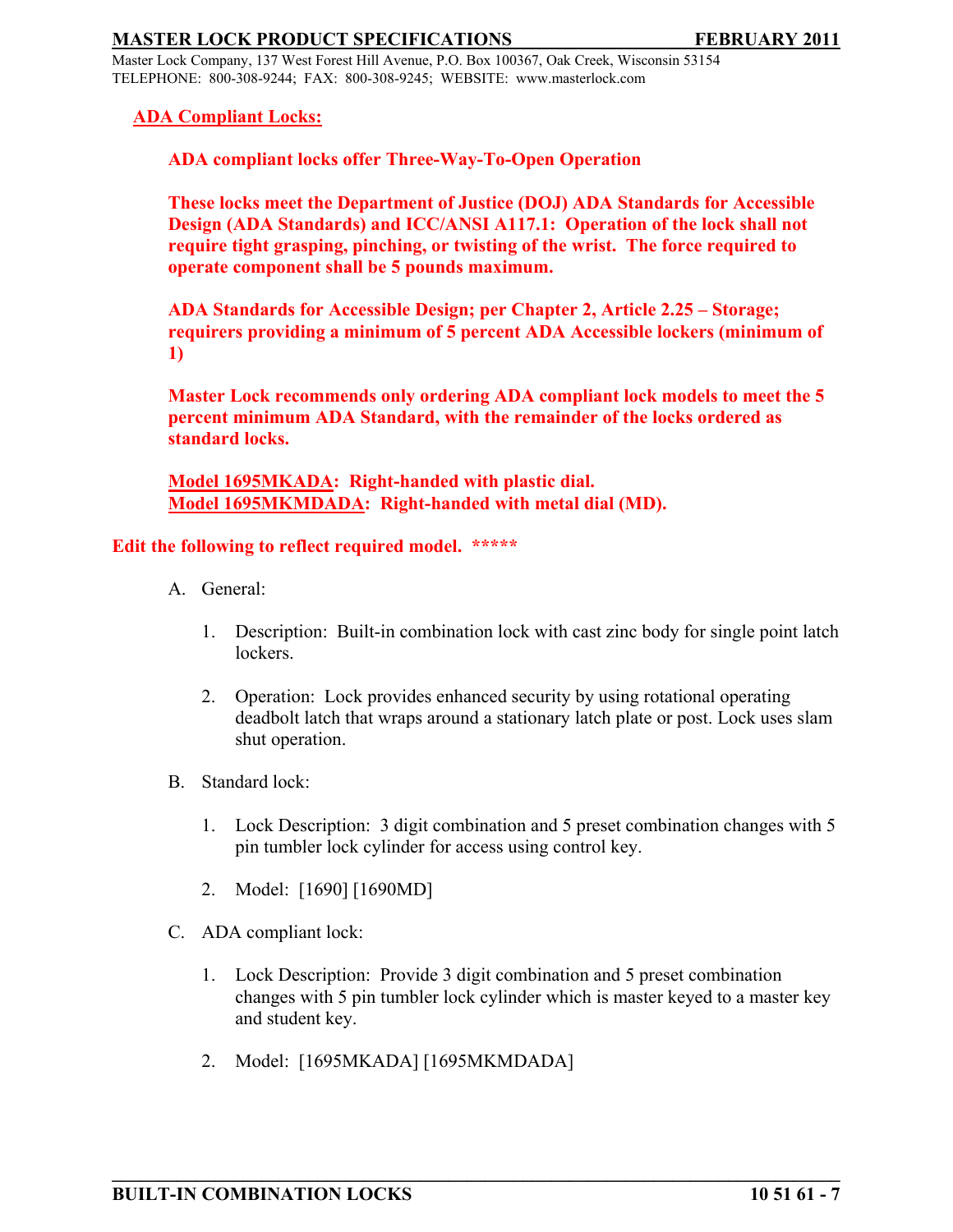Master Lock Company, 137 West Forest Hill Avenue, P.O. Box 100367, Oak Creek, Wisconsin 53154 TELEPHONE: 800-308-9244; FAX: 800-308-9245; WEBSITE: www.masterlock.com

- D. Dial:
	- [1. Durable plastic dial with textured lip for non-slip, one-handed, grip-and-pull operation.
		- a. Color: Black]
	- [2. Metal dial with textured lip for non-slip, one-handed, grip-and-pull operation.
		- a. Color: [Black] [Red] [Blue] [Green] [Purple]]

### **\*\*\*\*\*Locker doors which are 11/16 to 3/4 inch thick require an extension set. Include the following paragraph if extension is required. \*\*\*\*\***

E. Extension set: Provide for locker doors 11/16 to 3/4 inch thick.

### **2.4 COMBINATION LOCKS WITH SLAM SHUT OPERATION WITHOUT DEAD BOLT LOCKING FOR SINGLE POINT HORIZONTAL LATCH LOCKERS**

**\*\*\*\*\*These eight models of built-in combination locks with slam shut operation and without dead bolt locking are provided for single point latch lockers.**

**Standard Locks:**

**Model 1652: Right-handed with plastic dial. Model 1653: Left-handed with plastic dial. Model 1652MD: Right-handed with metal dial (MD). Model 1653MD: Left-handed with metal dial (MD).**

### **ADA Compliant Locks:**

**ADA Compliant locks offer Three-Way-To-Open Operation**

**These locks meet the Department of Justice (DOJ) ADA Standards for Accessible Design (ADA Standards) and ICC/ANSI A117.1: Operation of the lock shall not require tight grasping, pinching, or twisting of the wrist. The force required to operate component shall be 5 pounds maximum.** 

**ADA Standards for Accessible Design; per Chapter 2, Article 2.25 – Storage; requirers providing a minimum of 5 percent ADA Accessible lockers (minimum of 1)**

**Master Lock recommends only ordering ADA compliant locks to meet the 5 percent minimum ADA Standard, with the remainder of the locks ordered as standard locks.**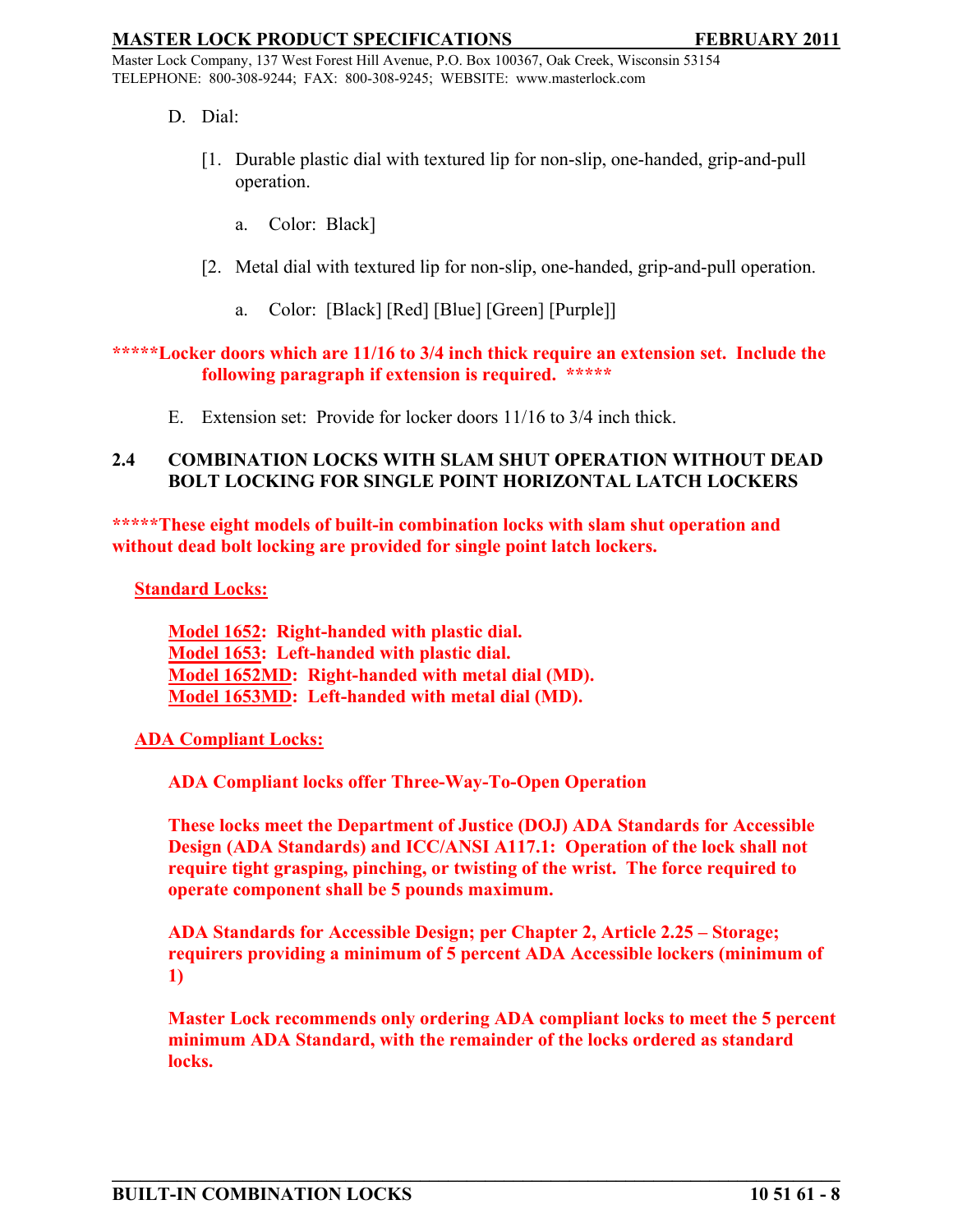Master Lock Company, 137 West Forest Hill Avenue, P.O. Box 100367, Oak Creek, Wisconsin 53154 TELEPHONE: 800-308-9244; FAX: 800-308-9245; WEBSITE: www.masterlock.com

# **Model 1651MKADA: Left-handed with plastic dial. Model 1656MKADA: Right-handed with plastic dial. Model 1651MKMDADA: Left-handed with metal dial (MD). Model 1656MKMDADA: Right-handed with metal dial (MD).**

## **Edit the following to reflect required model. \*\*\*\*\***

- A. General:
	- 1. Description: Built-in combination lock with steel body for single point horizontal latch lockers.
	- 2. Operation: Lock provides high security by using an extra long locking bolt without dead bolt locking. Lock uses slam shut operation.
	- 3. Mounting: Concealed in [right] [and] [left] handed locker door.
- B. Standard lock:
	- 1. Lock Description: 3 digit combination and 5 preset combination changes with 5 pin tumbler lock cylinder for access using control key.
	- 2. Model: [1652] [1653] [1652MD] [1653MD]
- C. ADA compliant lock:
	- 1. Lock Description: Provide 3 digit combination and 5 preset combinations changes with 5 pin tumbler lock cylinder which is master keyed to a master key and student key.
	- 2. Model: [1651MKADA] [1656MKADA][1651MKMDADA] [1656MKMDADA]
- D. Dial:
	- [1. Durable plastic dial with textured lip for non-slip, one-handed, grip-and-pull operation.
		- a. Color: Black]
	- [2. Metal dial with textured lip for non-slip, one-handed, grip-and-pull operation.
		- a. Color: [Black] [Red] [Blue] [Green] [Purple]]
	- [3. Provide dial with brass escutcheon plate.]

**\*\*\*\*\*Locker doors which are 11/16 to 3/4 inch thick require an extension set. Include the following paragraph if extension is required. \*\*\*\*\***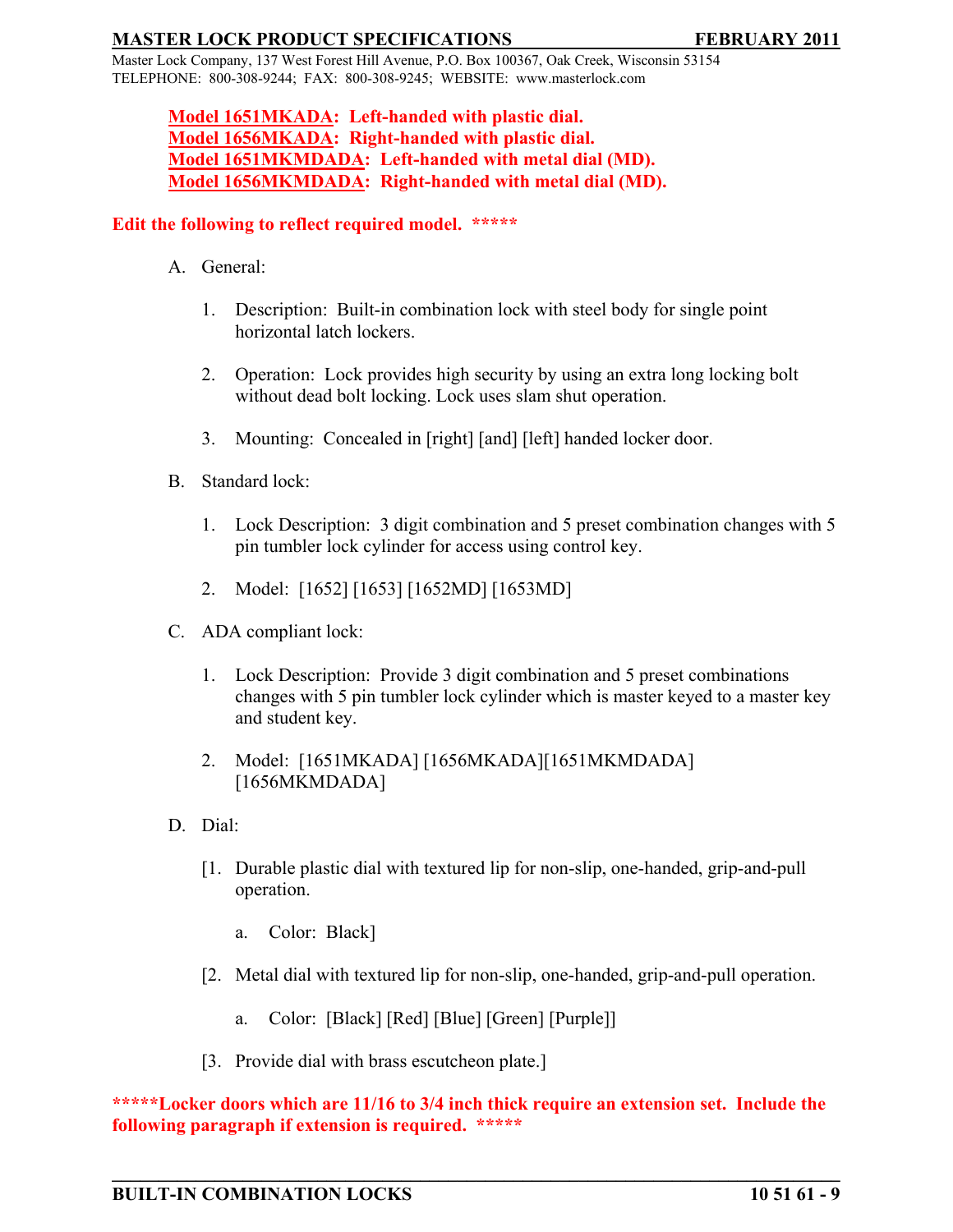Master Lock Company, 137 West Forest Hill Avenue, P.O. Box 100367, Oak Creek, Wisconsin 53154 TELEPHONE: 800-308-9244; FAX: 800-308-9245; WEBSITE: www.masterlock.com

E. Extension set: Provide for locker doors 11/16 to 3/4 inch thick.

# **2.5 COMBINATION LOCKS FOR SINGLE POINT HORIZONTAL LATCH BOX LOCKERS**

**\*\*\*\*\*These eight models of built-in combination locks are provided for multi-tier and box lockers with pull or friction latch handles.**

## **Standard Locks:**

**Model 1654: Right-handed with plastic dial. Model 1655: Left-handed with plastic dial. Model 1654MD: Right-handed with metal dial (MD). Model 1655MD: Left-handed with metal dial.**

### **ADA Compliant Locks:**

**ADA Compliant locks offer Three-Way-To-Open Operation**

**These locks meet the Department of Justice (DOJ) ADA Standards for Accessible Design (ADA Standards) and ICC/ANSI A117.1: Operation of the lock shall not require tight grasping, pinching, or twisting of the wrist. The force required to operate component shall be 5 pounds maximum.** 

**ADA Standards for Accessible Design; per Chapter 2, Article 2.25 – Storage; requirers providing a minimum of 5 percent ADA Accessible lockers (minimum of 1)**

**Master Lock recommends only ordering ADA compliant locks to meet the 5 percent minimum ADA Standard, with the remainder of the locks ordered as standard locks.** 

**Model 1651MKADA: Left-handed with plastic dial. Model 1656MKADA: Right-handed with plastic dial. Model 1651MKMDADA: Left-handed with metal dial (MD). Model 1656MKMDADA: Right-handed with metal dial (MD).**

### **Edit the following to reflect required model. \*\*\*\*\***

- A. General:
	- 1. Description: Built-in, combination lock with steel body for mounting in multiple-tier and box lockers with pull or friction latch handles.

**\_\_\_\_\_\_\_\_\_\_\_\_\_\_\_\_\_\_\_\_\_\_\_\_\_\_\_\_\_\_\_\_\_\_\_\_\_\_\_\_\_\_\_\_\_\_\_\_\_\_\_\_\_\_\_\_\_\_\_\_\_\_\_\_\_\_\_\_\_\_\_\_\_\_\_\_\_\_**

2. Operation: Horizontal operating spring bolt which retracts flush with locker body. Locks automatically when door is closed.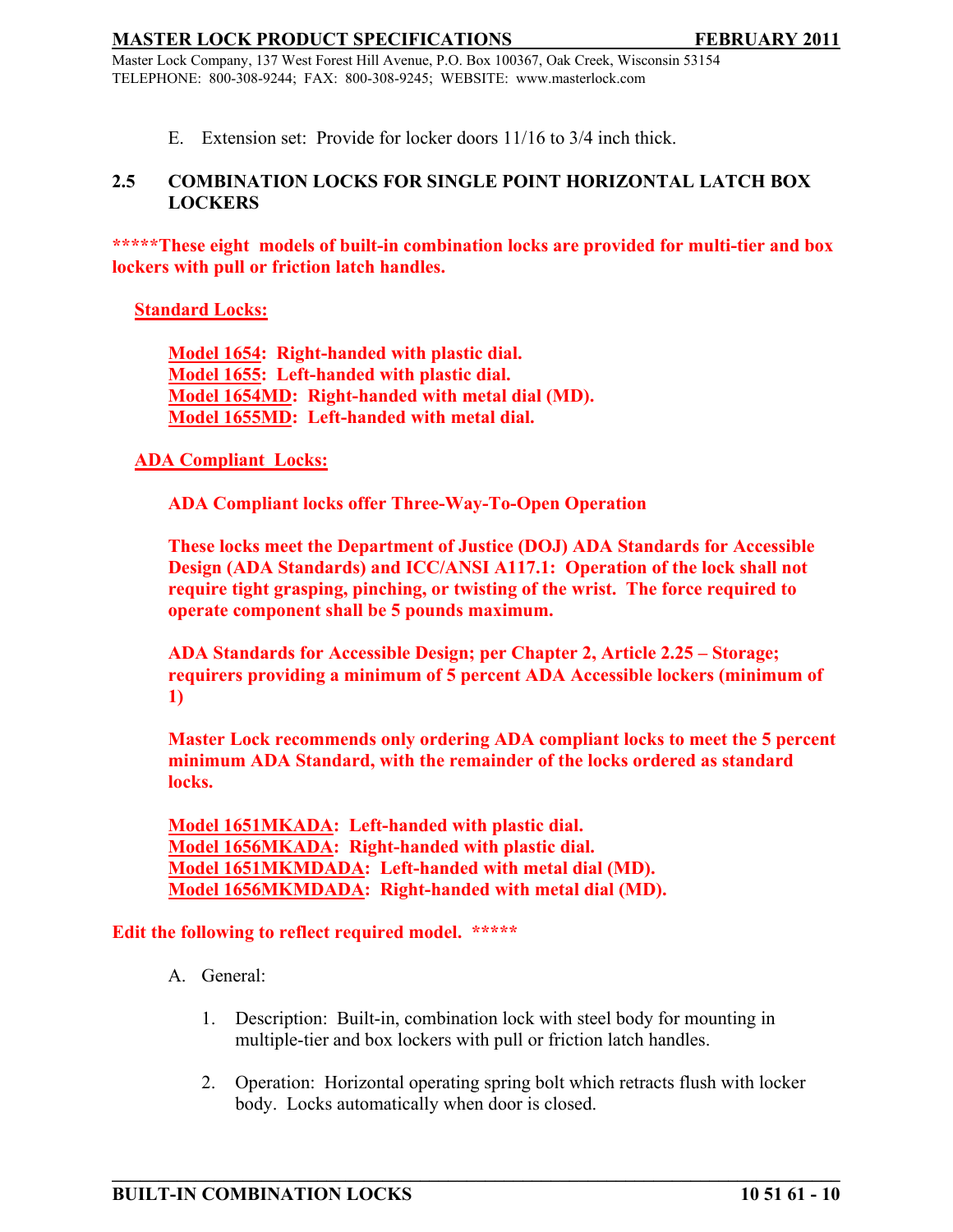Master Lock Company, 137 West Forest Hill Avenue, P.O. Box 100367, Oak Creek, Wisconsin 53154 TELEPHONE: 800-308-9244; FAX: 800-308-9245; WEBSITE: www.masterlock.com

- 3. Mounting: Concealed in [right] [and] [left] handed door(s).
- B. Standard lock:
	- 1. Lock Description: 3 digit combination and 5 preset combination changes with 5 pin tumbler lock cylinder for access using control key.
	- 2. Model: [1654] [1655] [1654MD] [1655MD]
- C. ADA compliant lock:
	- 1. Lock Description: Provide 3 digit combination and 5 preset combination changes with 5 pin tumbler lock cylinder which is master keyed to a master key and student key.
	- 2. Model: [1651MKADA] [1656MKADA] [1651MKMDADA] [1656MKMDADA]
- D. Dial:
	- [1. Durable plastic dial with textured lip for non-slip, one-handed, grip-and-pull operation.
		- a. Color: Black]
	- [2. Metal dial with textured lip for non-slip, one-handed, grip-and-pull operation.
		- a. Color: [Black] [Red] [Blue] [Green] [Purple]]
	- [3. Provide dial with brass escutcheon plate.]

# **\*\*\*\*\*Locker doors which are 11/16 to 3/4 inch thick require an extension set. Include the following paragraph if extension is required. \*\*\*\*\***

E. Extension set: Provide for locker doors 11/16 to 3/4 inch thick.

# **2.6 HIGH SECURITY COMBINATION DEADBOLT LOCKS WITHOUT SLAM SHUT OPERATION**

**\*\*\*\*\*Eight models of built-in combination deadbolt locks are provided for all locker styles including lift handle, turn handle, single point latch, and box lockers except rotating latch lockers. Deadbolt locking provides the highest level of security and is ideal for open mesh and ventilated lockers with access to back of lock.**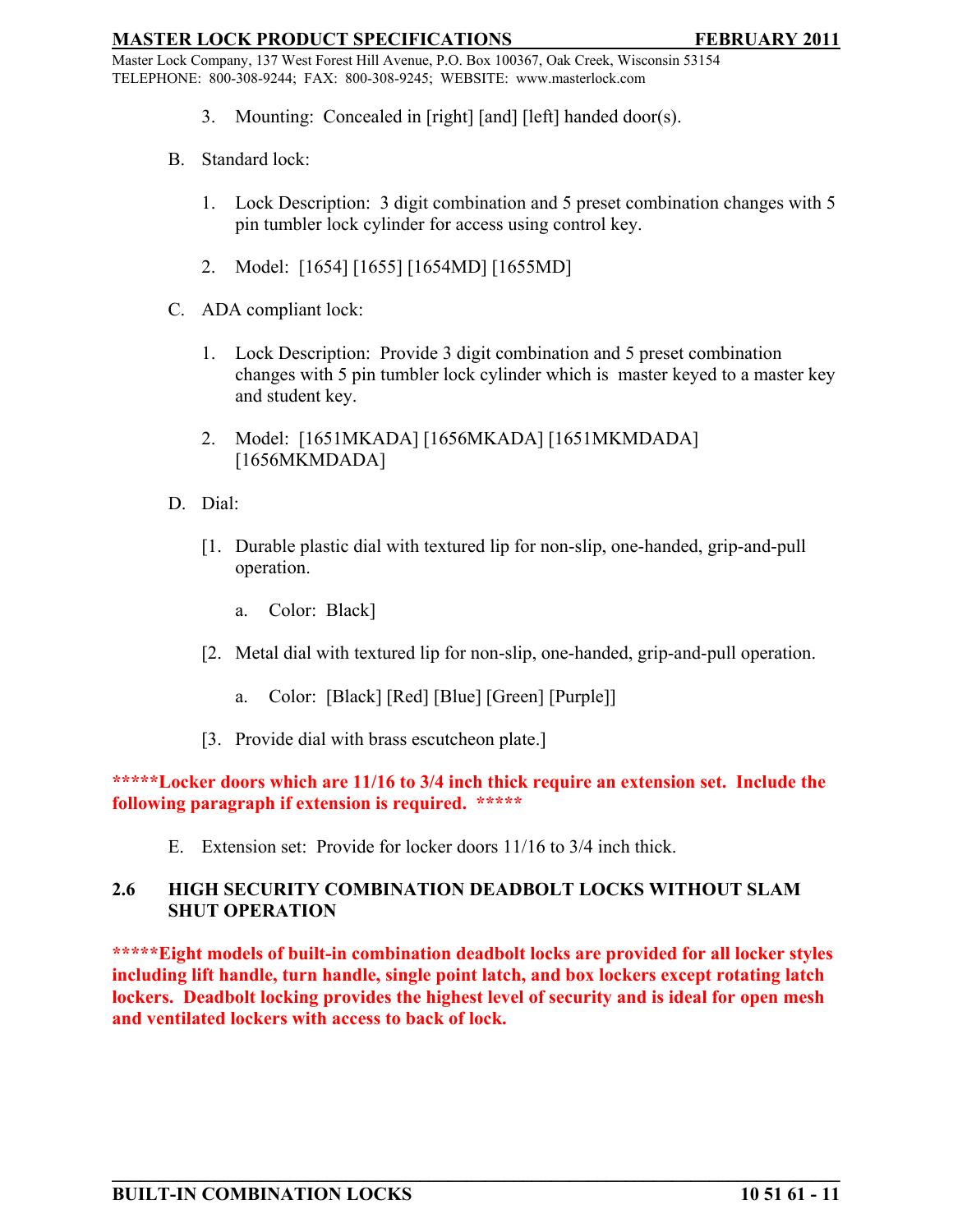Master Lock Company, 137 West Forest Hill Avenue, P.O. Box 100367, Oak Creek, Wisconsin 53154 TELEPHONE: 800-308-9244; FAX: 800-308-9245; WEBSITE: www.masterlock.com

### **Standard Locks:**

**Model 1670: Right-handed with plastic dial. Model 1671: Left-handed with plastic dial. Model 1670MD: Right-handed with metal dial (MD). Model 1671MD: Left-handed with metal dial (MD).**

## **ADA Compliant Locks:**

**ADA Compliant locks offer Three-Way-To-Open Operation**

**These locks meet the Department of Justice (DOJ) ADA Standards for Accessible Design (ADA Standards) and ICC/ANSI A117.1: Operation of the lock shall not require tight grasping, pinching, or twisting of the wrist. The force required to operate component shall be 5 pounds maximum.** 

**ADA Standards for Accessible Design; per Chapter 2, Article 2.25 – Storage; requirers providing a minimum of 5 percent ADA Accessible lockers (minimum of 1)**

**Master Lock recommends only ordering ADA compliant locks to meet the 5 percent minimum ADA Standard, with the remainder of the locks ordered as standard locks.** 

**Model 1676MKADA: Right-handed with plastic dial. Model 1677MKADA: Left-handed with plastic dial. Model 1676MKMDADA: Right-handed with metal dial (MD). Model 1677MKMDADA: Left-handed with metal dial (MD).**

### **Edit the following to reflect required model. \*\*\*\*\***

- A. General:
	- 1. Description: Built-in, high security, combination lock with steel body for mounting in lift handle, turn handle, single point horizontal latch, box, and open mesh style lockers.
	- 2. Operation: Horizontal operating deadbolt which engages latch mechanism. Dial must be turned to relock door.
	- 3. Mounting: Concealed in [right] [and] [left] handed door(s).
- B. Standard lock:
	- 1. Lock Description: 3 digit combination and 5 preset combination changes with 5 pin tumbler lock cylinder for access using control key.

**\_\_\_\_\_\_\_\_\_\_\_\_\_\_\_\_\_\_\_\_\_\_\_\_\_\_\_\_\_\_\_\_\_\_\_\_\_\_\_\_\_\_\_\_\_\_\_\_\_\_\_\_\_\_\_\_\_\_\_\_\_\_\_\_\_\_\_\_\_\_\_\_\_\_\_\_\_\_**

2. Model: [1670] [1671] [1670MD] [1671MD]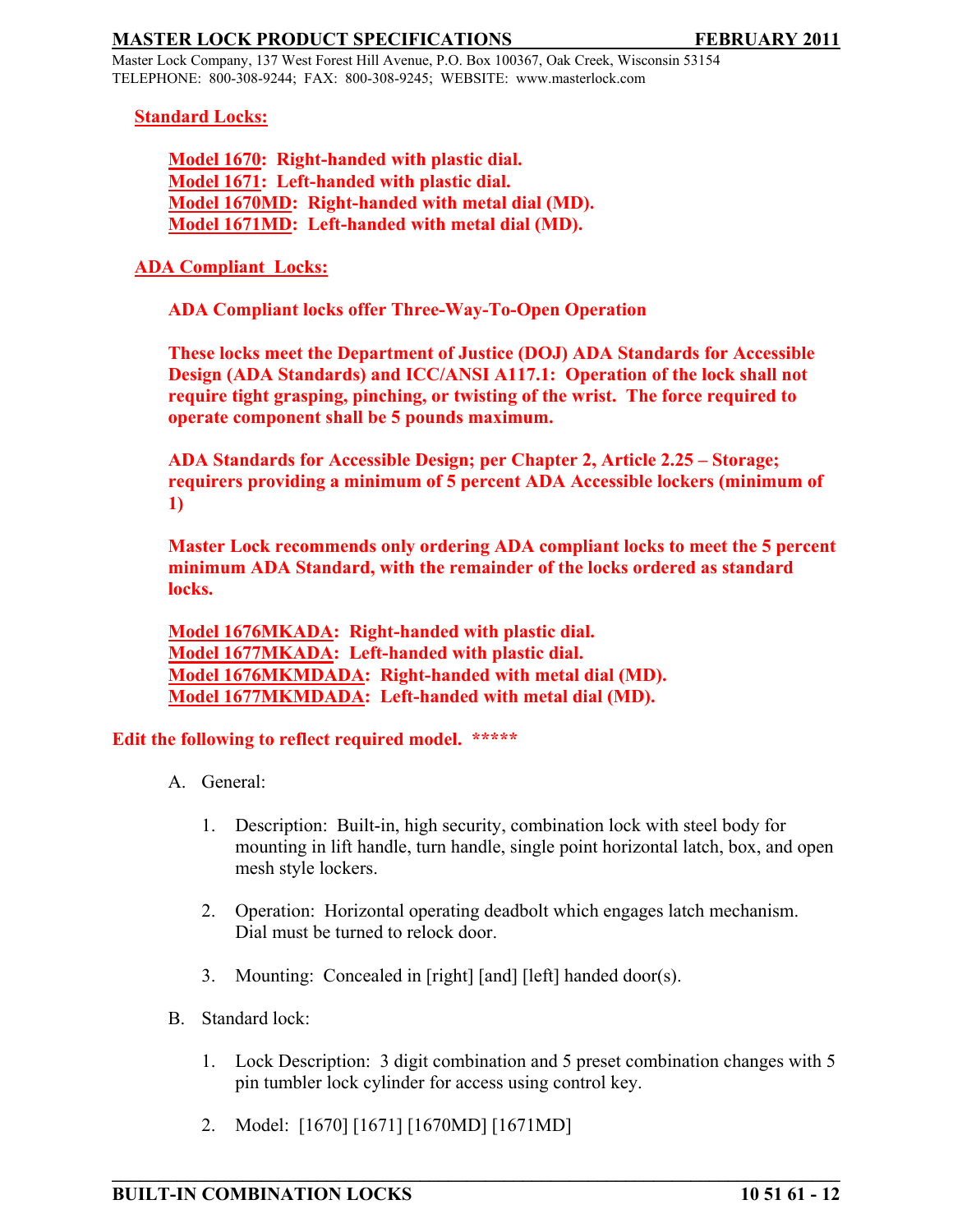Master Lock Company, 137 West Forest Hill Avenue, P.O. Box 100367, Oak Creek, Wisconsin 53154 TELEPHONE: 800-308-9244; FAX: 800-308-9245; WEBSITE: www.masterlock.com

- C. ADA compliant lock:
	- 1. Lock Description: Provide 3 digit combination and 5 preset combination changes with 5 pin tumbler lock cylinder which is master keyed to a master key and student key.
	- 2. Model: [1676MKADA] [1677MKADA] [1676MKMDADA] [1677MKMDADA]
- D. Dial:
	- [1. Durable plastic.
		- a. Color: Black]
	- [2. Metal dial.
		- a. Color: [Black] [Red] [Blue] [Green] [Purple]]
	- [3. Provide dial with brass escutcheon plate.]

**\*\*\*\*\*Locker doors which are 11/16 to 3/4 inch thick require an extension set. Include the following paragraph if extension is required. \*\*\*\*\***

E. Extension set: Provide for locker doors 11/16 to 3/4 inch thick.

### **2.7 LOCKER MANAGEMENT SYSTEM**

**\*\*\*\*\* School and other facility owners must maintain some form of locker and lock management. Often these have been printed paper documents which are time consuming to update and keep current. Lock Master Company supplies locks with an accompanying printed control chart and a text file on disc of serial numbers and lock combinations. In addition, Master Lock's LockerManager software is an excellent management tool for tracking and managing locks, user assignments, and lock combinations. Include and edit this article to specify LockerManager as part of the built-in, combination lock package. \*\*\*\*\*** 

A. Provide computerized lock and locker management system consisting of licensed operating software, quick start guide, and user manual; LockerManager as developed and published by Lock Master Company.

**\_\_\_\_\_\_\_\_\_\_\_\_\_\_\_\_\_\_\_\_\_\_\_\_\_\_\_\_\_\_\_\_\_\_\_\_\_\_\_\_\_\_\_\_\_\_\_\_\_\_\_\_\_\_\_\_\_\_\_\_\_\_\_\_\_\_\_\_\_\_\_\_\_\_\_\_\_\_**

B. Software: Once purchased, software is permanently activated.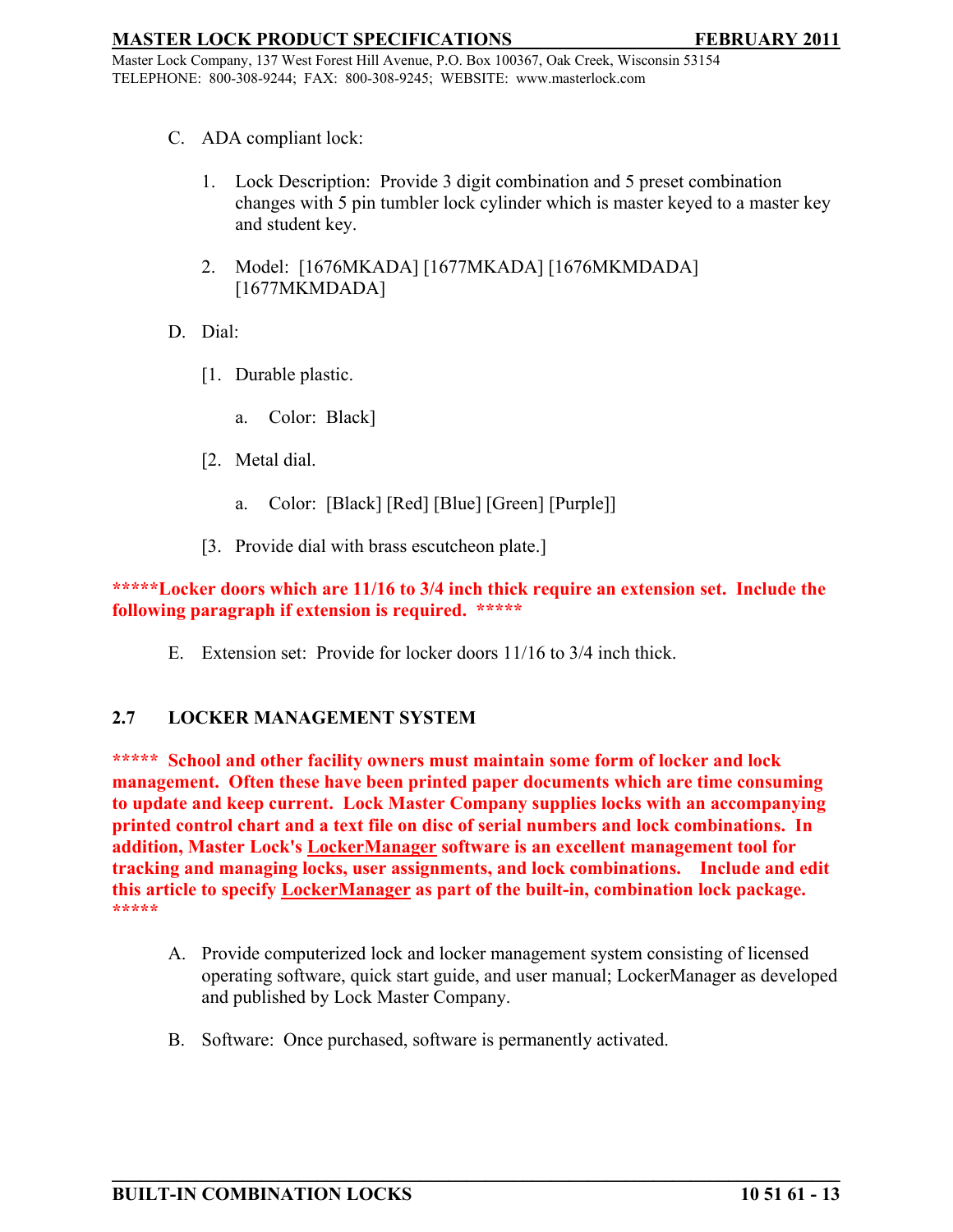Master Lock Company, 137 West Forest Hill Avenue, P.O. Box 100367, Oak Creek, Wisconsin 53154 TELEPHONE: 800-308-9244; FAX: 800-308-9245; WEBSITE: www.masterlock.com

- C. Support: Each license purchased shall include 1 year "Support Subscription" which is web based and offers resources to help user achieve most from LockerManager System. Support Subscription shall include questions and answers, training videos, update downloads, and E-mail based technical support.
- D. System shall be password protected and run on desktop personal computer (PC) with capability to provide mobile information via handheld computers.
- E. System functions:
	- 1. System shall have capacity to register and track the following with search, retrieve, and edit capabilities.
		- a. Locker numbers and locations.
		- b. Locker assignments for both individuals and groups.
		- c. Lock combinations.
		- d. Portable combination padlocks.
		- e. Locker repairs.
		- f. Other user defined data such as schedules, emergency contact information, and fees.
	- 2. Automatically assign lockers and randomize assignments to improve traffic flow.
	- 3. Automatically assign lock combinations.
	- 4. Maintain complete, searchable data files.
	- 5. System shall be capable of expansion.
- F. System requirements:
	- 1. Windows 98, 98SE, ME, NT 2000, XP, or Vista.
	- 2. 50 MB hard drive space.
	- 3. Designed for SGA resolution at 1024 X 768 or higher.
	- 4. Pentium III Class PC (5000 MHz or higher) recommended.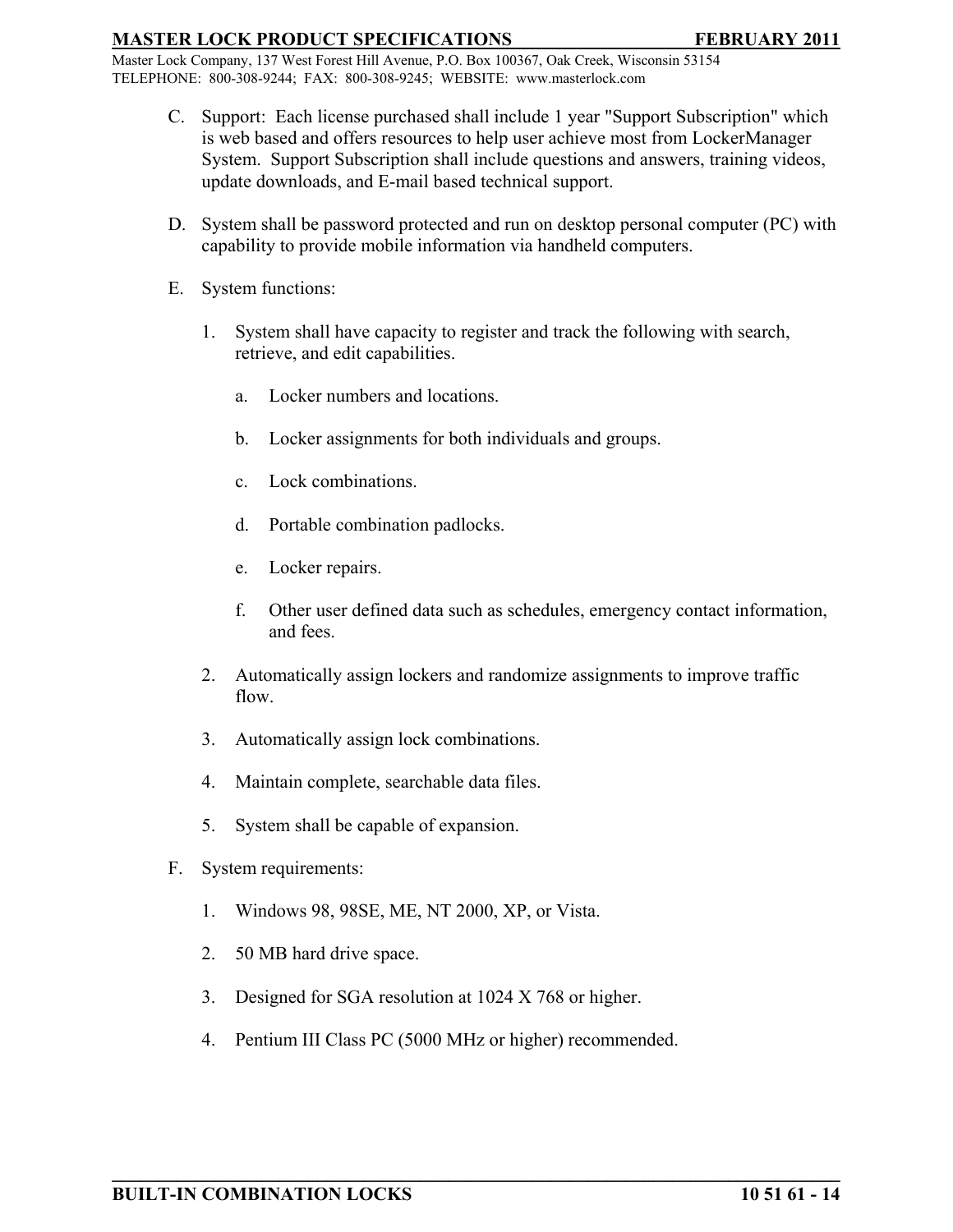Master Lock Company, 137 West Forest Hill Avenue, P.O. Box 100367, Oak Creek, Wisconsin 53154 TELEPHONE: 800-308-9244; FAX: 800-308-9245; WEBSITE: www.masterlock.com

# **PART 3 - EXECUTION**

### **3.1 INSTALLATION**

- A. Locks shall be installed in accordance with lock manufacturer's instructions.
- B. Coordinate provision of built-in combination locks with fabrication of lockers to ensure proper, compatible strike plate is accurately installed on lockers.

## **\*\*\*\*\*Include the following paragraph if locks are to be factory installed on lockers prior to delivery to site. \*\*\*\*\***

C. Factory install built-in combination locks on lockers as part of [Section 10 51 13 - Metal Lockers] [Section 10 51 16 - Wood Lockers] [Section 10 51 26 - Plastic Lockers] [Section 10 51 43 - Wire Mesh Storage Lockers] [insert section number and title]].

# **\*\*\*\*\*Include the following paragraph if locks are to be field installed in either existing or new lockers. Typically most locks are installed in the field.\*\*\*\*\***

D. Field install built-in combination locks in [existing lockers.] [new lockers specified in [Section 10 51 13 - Metal Lockers] [Section 10 51 16 - Wood Lockers] [Section 10 51 26 - Plastic Lockers] [Section 10 51 43 - Wire Mesh Storage Lockers] [insert section number and title].]

**\*\*\*\*\*Per ADA Standards and ICC/ANSI A117.1: ADA Compliant Locks shall be located within the allowable height and reach requirements of the ADA Standards; Chapter 3, article 308 – Reach Ranges or ICC/ANSI A117.1; Chapter 3, article 308 – Reach Ranges. \*\*\*\*\***

- E. ADA compliant locks shall be installed on lockers that meet the [Department of Justice ADA Standards for Accessible Design] [ICC/ANSI A117.1 Accessible and Usable Buildings and Facilities] for space allowance and reach ranges for the physically impaired.
- F. After installation operate each lock to ensure proper operation. Correct deficiencies and adjust for smooth operation. Verify combination and locker number are as scheduled and recorded in lock management data. Verify functional operation.
- G. Demonstrate to Owner's representative:
	- 1. Use of preset lock combinations, supervisory access, and other maintenance activities.

# **\*\*\*\*\*Include the following paragraph if LockerManager system is being specified. \*\*\*\*\***

2. Locker management system: Cover data input, search, retrieve, edit, assignment, and other system functions.